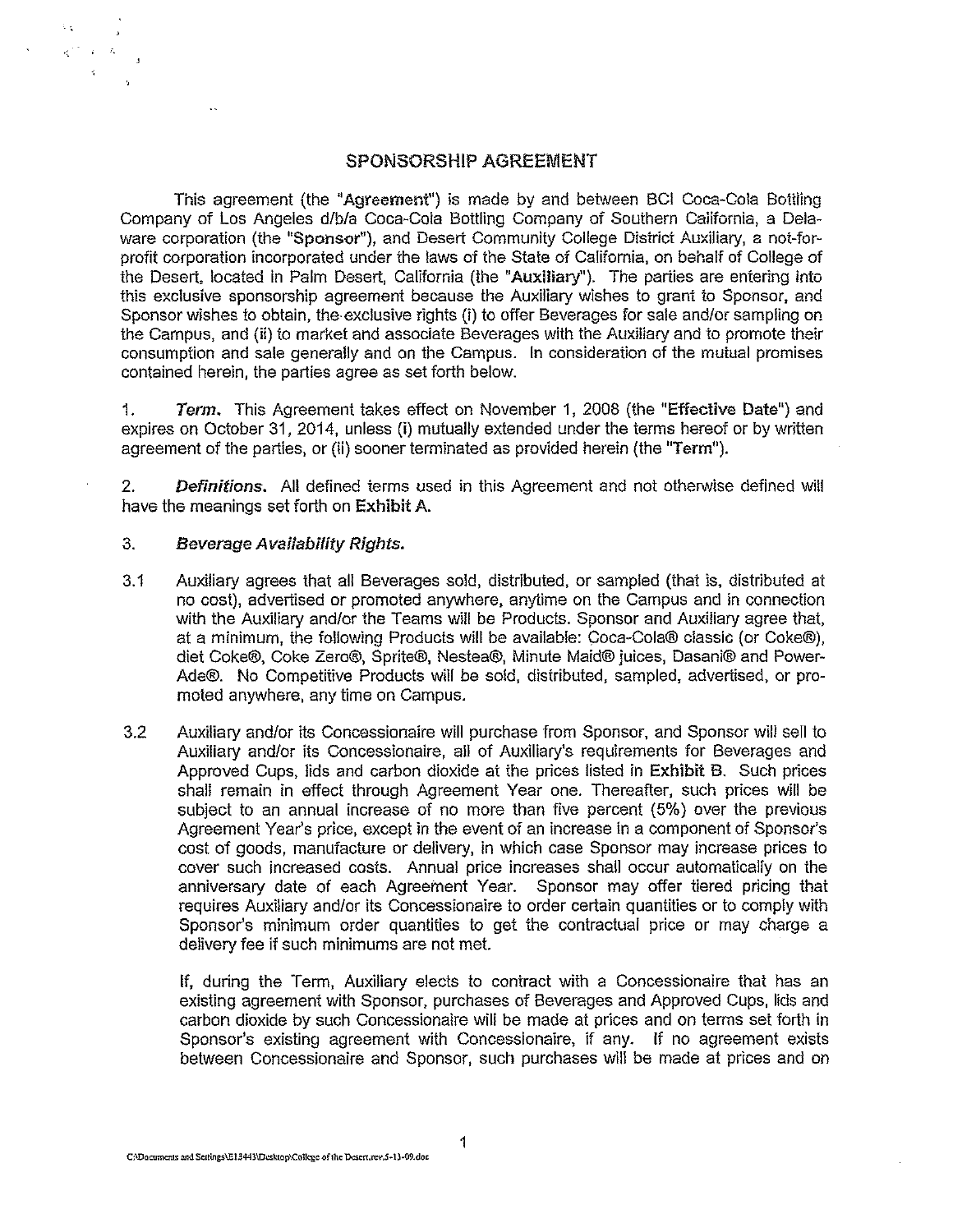- 4.1.5 Create and market for retail sale merchandise incorporating the Auxiliary Marks and trademarks of Products. Sponsor will pay a royalty on each item of merchandise consistent with industry standards for sales of such merchandise.
- 4.1.6 Sample Products and survey individuals on the Campus with Auxiliary's prior approval as to location and time.
- 4.2 Auxiliary grants to Sponsor the following exdusive merchandising rights:

 $\mathbb{F}_4$ 

- 4.2.1 Auxiliary agrees that all Beverages served, sold, or dispensed on the Campus in disposable vessels will be served in Approved Cups. Notwithstanding the foregoing, however, Auxiliary may use Approved Cups or generic, unbranded cups to serve Beverages in locker rooms and players' benches.
- 4.2.2 Materials promoting the Products at the point-of-sale on the Campus, which will include translites and pictorials on dispensing equipment depicting Approved Cups and Products, will be dearly visible to the purchasing public and will be displayed in a manner and location acceptable to Sponsor.
- 4.2.3 Product trademarks will be prominently displayed on each menu board and Beverage vending machine on the Campus.
- 4.3 Auxiliary will have the right to pre-approve: (i) the concept for any promotional activity undertaken hereunder; and (ii) any artwork or other items created by Sponsor for use in promotional activities or otherwise in accordance with the terms of this Agreement and that incorporate any of the Auxiliary Marks. If Auxiliary fails to respond to any submission within a period of ten (10) working days subsequent to the actual receipt by Auxiliary of such submission, then such submission will be deemed approved by Auxiliary. Auxiliary agrees that its approval hereunder will not be unreasonably withheld.
- 4.4 Auxiliary agrees that it will not, directly or indirectly (nor will Auxiliary permit anyone to whom Auxiliary has granted promotional, advertising or other rights), maintain any agreement or relationship pursuant to which any Competitive Products are associated in any manner with Auxiliary, the Campus, or the Teams in any fashion that creates or tends to create the impression of a relationship or connection between the Auxiliary, the Campus or the Teams and any Competitive Product. For further specificity, and not by way of limitation, Auxiliary agrees that no permanent or temporary advertising, signage, or trademark visibility for Competitive Products will be displayed or permitted anywhere on the Campus. Nothing contained herein will prevent on-Campus consumption by students, faculty or their guests of Competitive Products purchased outside the Campus.
- 5. Consideration. For the rights described herein, Sponsor agrees to the following:

5.1 Sponsorship Fees. In consideration of the rights and benefits granted to Sponsor hereunder and provided a minimum of six thousand four hundred (6,400) standard physical cases (each a "Case") of Products are purchased and paid for by Auxiliary directly from Sponsor and sold through Sponsor's full-service vending machines on Campus in any Agreement Year (the "Annual Volume Commitment"), Sponsor agrees to pay Auxiliary a total amount of One Hundred Thirty-two Thousand Dollars (\$132,000) for the entire Term (the "Sponsorship Fees"). Subject to the adjustment described below, Sponsor shall pay Auxiliary the Sponsorship Fees in six (6) annual installments as follows, provided the Annual Volume Commitment has been met: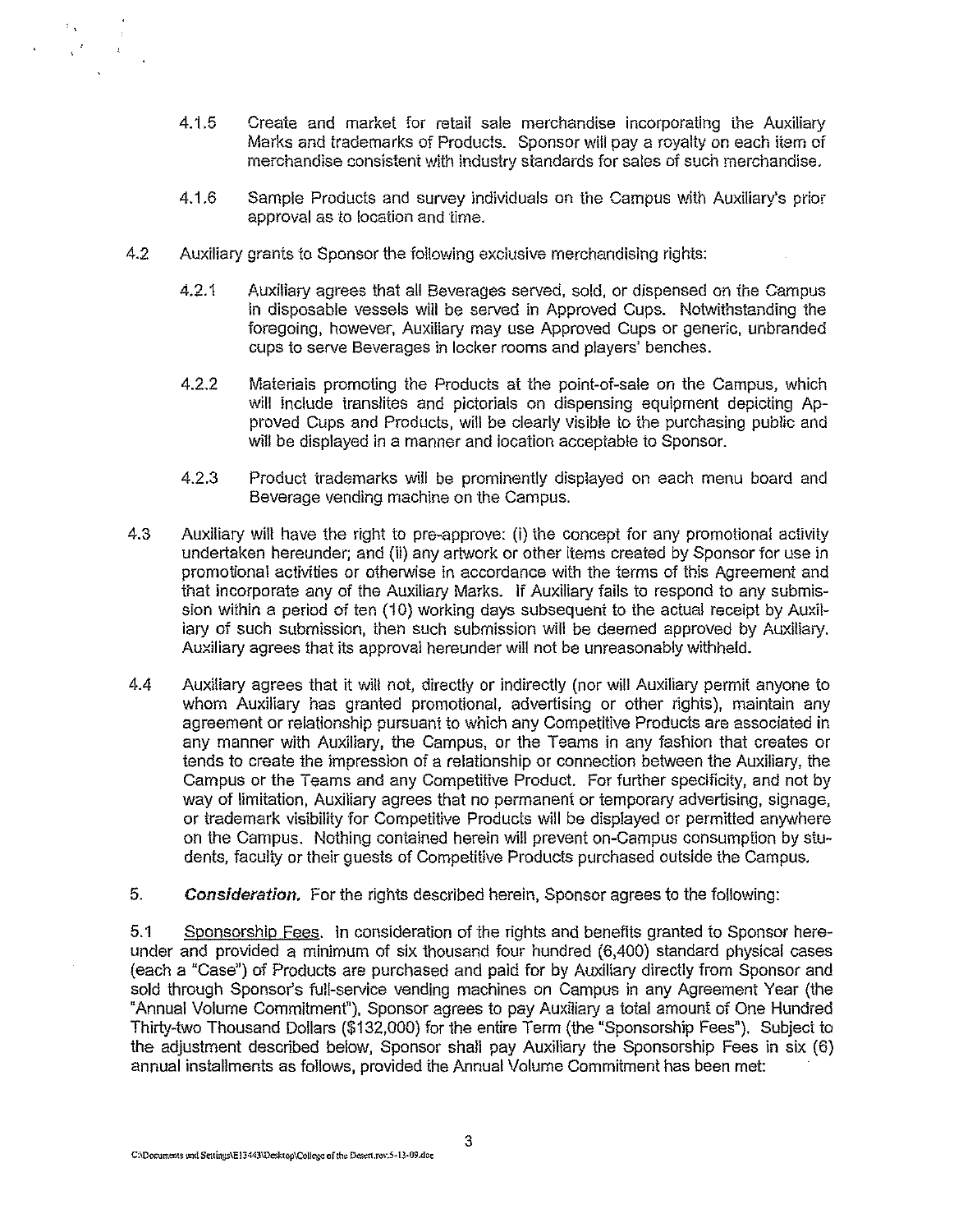prices and/or commission rates on an annual basis as necessary to reflect changes in its costs, including cost of goods, manufacture or delivery. Commissions will be paid on or about the 20<sup>th</sup> of each month following the month in which they are earned, with an accounting of all sales and monies in a form reasonably satisfactory to the Auxiliary, and shall become immediate property of Auxiliary.

or Auxiliary.<br>5.4 <u>Complimentary Product.</u> Each Agreement Year, Sponsor shall provide Auxiliary, upon کلیمن کے اس<br>Auxiliary's advance request, with up to one hundred (100) standard physical cases of compli- آن کلیمن کا mentary 12 oz. Product of Sponsor's choosing. In the event Auxiliary does not request all com-  $\int_{co}^{\infty}$ plimentary Product by the end of each Agreement Year, any remaining complimentary Product  $\alpha^{u\,\nu}_{\;\;\;\;\;\;\;\;\alpha,\alpha''}$ shall be retained by Sponsor with no further obligation. C/fo :>0~ /" ",-(' .. It

5.5 Marketing Support. Sponsor shall establish a fund in the maximum amount of Two Thou-  $\ ^1$   $V$ sand Five Hundred Dollars (\$2,500) for Auxiliary each Agreement Year (the "Marketing Support Fund"). The Marketing Support Fund shall be held and managed by Sponsor and will be used to  $\mathcal{L}_{\text{add}}$ defray the costs of various promotional activities to promote the sales of Products at the Campus.  ${{\tilde D}^{\rm V}}0^{\rm V}$  .  $\mu$ Any amounts in the Marketing Support Fund remaining unused at the end of any Agreement  $~\psi_{\alpha\lambda'}c^{\mu\lambda\beta}$ Year shall be retained by Sponsor with no further obligation.  $\begin{array}{ccc} & \text{if } & \rho_{\rm c}, & \rho_{\rm c}, & \rho_{\rm d}, \end{array}$ 

 $\mathbb{N}$ 

# 6. *Permitted Exception.* ...... "7;0- .,

 $\sim$ 

Notwithstanding anything in this Agreement to the contrary, Auxiliary may make available noncarbonated Competitive Products in non-carbonated Beverage categories for which Sponsor does not distribute a comparable Product, as reasonably determined by Sponsor, provided, however, that: {i} such Competitive Products shall not be placed in any equipment owned by Sponsor; (Ii) Products shall also be made available alongside any such Competitive Products in any location where such Competitive Products are available; (iii) no more than five percent (5%) of the total Beverage space on the Campus will be allocated to any such Competitive Products at any time; and (iv) if Sponsor begins distribution of a comparable Product, as determined by Sponsor, University will cease to sell such Competitive Products and will instead begin selling Sponsor's comparable Product. Auxiliary agrees that this provision shall not be read to allow advertising or promotional rights with respect to any such Competitive Products except that trademarks for such Competitive Products may be displayed on menu boards and on dispensing equipment to indicate availability.

#### 7. Equipment and Service.

Sponsor will loan vending equipment and service sufficient to meet Auxiliary's reasonable needs as follows:

- 7.1 During the Term. Sponsor will loan to Auxiliary all Beverage dispensing equipment ("Equipment") which is reasonably required in Sponsor's discretion to dispense Products at the Campus.
- 7.2 Auxiliary agrees that: (i) upon request of Sponsor, Auxiliary will execute Sponsor's eqUipment placement agreements, however. if any of the terms of the eqUipment placement agreements are in conflict with the terms of this Agreement. this Agreement will control; (ii) the Equipment may not be removed from the Campus without Sponsor's written consent; (iii) Auxiliary will not encumber the Equipment in any manner or permit any attachment thereto except as authorized by Sponsor for its Equipment; and (iv) Auxiliary will be responsible to Sponsor for any loss or damage to the Equipment, reason-

C;VDocuments and Seltings\E13443\Desktop\College of the Descriptov,5-13-09.doc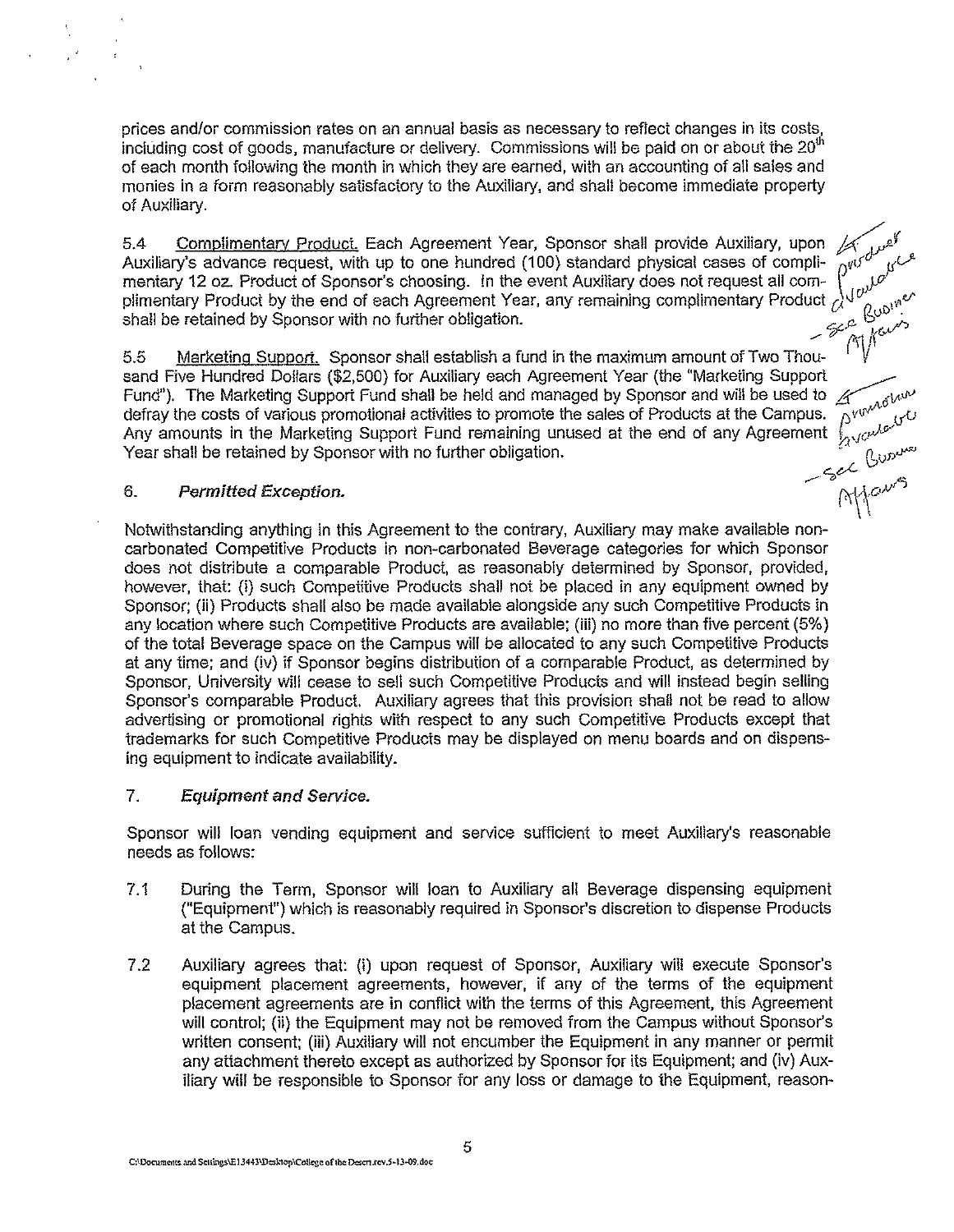games on the Campus for a period of more than thirty (30) consecutive calendar days during its scheduled season (whether or not due to a cause beyond the reasonable control of Auxiliary, including a strike or other work stoppage), then in addition to any other remedies available to Sponsor, Sponsor may elect, at its option, to adjust the Sponsorship Fees and/or other funding to be paid to Auxiliary for the then remaining portion of the Term (and Auxiliary will pay to Sponsor a pro rata refund of any prepaid amounts and a pro rata refund of the costs of refurbishing and installing the Equipment) to reflect the diminution of the value of rights granted hereunder to Sponsor. In the event Sponsor elects to exercise its right to such adjustment and refund, Auxiliary may, at its option, within ten (10) days following receipt of notice of any adjustment, notify Sponsor of its disagreement with the amount of the adjustment. The parties will then attempt in good faith to resoive the disagreement over such adjustment. If the parties cannot, after good faith negotiations, resolve the matter, Sponsor may terminate this Agreement.

- 8.6 The parties acknowledge that the rights granted to Sponsor herein are special, unique and extraordinary, and are of peculiar value, the loss of which cannot be fully compensated by damages in an action at law or any application of other remedies described herein. As a result, Auxiliary acknowledges and agrees that, in addition to any other available remedies, in the event of a material limitation of any of Sponsor's rights hereunder, Sponsor will be entitled to seek and obtain equitable relief, including an injunction requiring Auxiliary to comply fully with its obligations under this Agreement.
- 8.7 Auxiliary recognizes that Sponsor has paid valuable consideration to ensure an exclusive associational relationship with Auxiliary, the Teams, the Auxiliary Marks, and the Campus with respect to Beverages and that any dilution or diminution of such exclusivity seriously impairs Sponsor's valuable rights. Accordingly, Auxiliary will promptly oppose Ambush Marketing and take all reasonable steps to stop Ambush Marketing and to protect the exclusive associational rights granted to Sponsor by Auxiliary in this Agreement. In the event any such Ambush Marketing occurs during the Term, each party will notify the other parties of such activity immediately upon learning thereof.
- 8.8 Sponsor shall have the right to withhold and not pay further Sponsorship Fees or any other amounts which may become payable to Auxiliary pursuant to this Agreement if: (i) Auxiliary has failed to perform its obligations hereunder; (ii) Sponsor's rights hereunder have been lost, limited or restricted, including the existence of Ambush Marketing; or (iii) there exists a bona fide dispute between the parties.

#### 9. Rights of First Negotiation and Refusal.

- 9.1 Sponsor will have the Rights of First Negotiation and Refusal upon expiration of this Agreement for any similar agreement regarding Beverage availability, merchandising, promotional or advertising rights.
- 9.2 Sponsor will have the Rights of First Negotiation and Refusal for any new forms of advertising or sponsorship offered by the Auxiliary and not otherwise covered by this Agreement.

10. Confidentiality. Subject to the provisions of applicable law, Auxiliary agrees that the terms and conditions provided to Auxiliary by Sponsor under this Agreement will be kept confidential by Auxiliary, its agents, employees and representatives and will not be disclosed in any manner whatsoever, in whole or in part, by Auxiliary or its agents, employees or representatives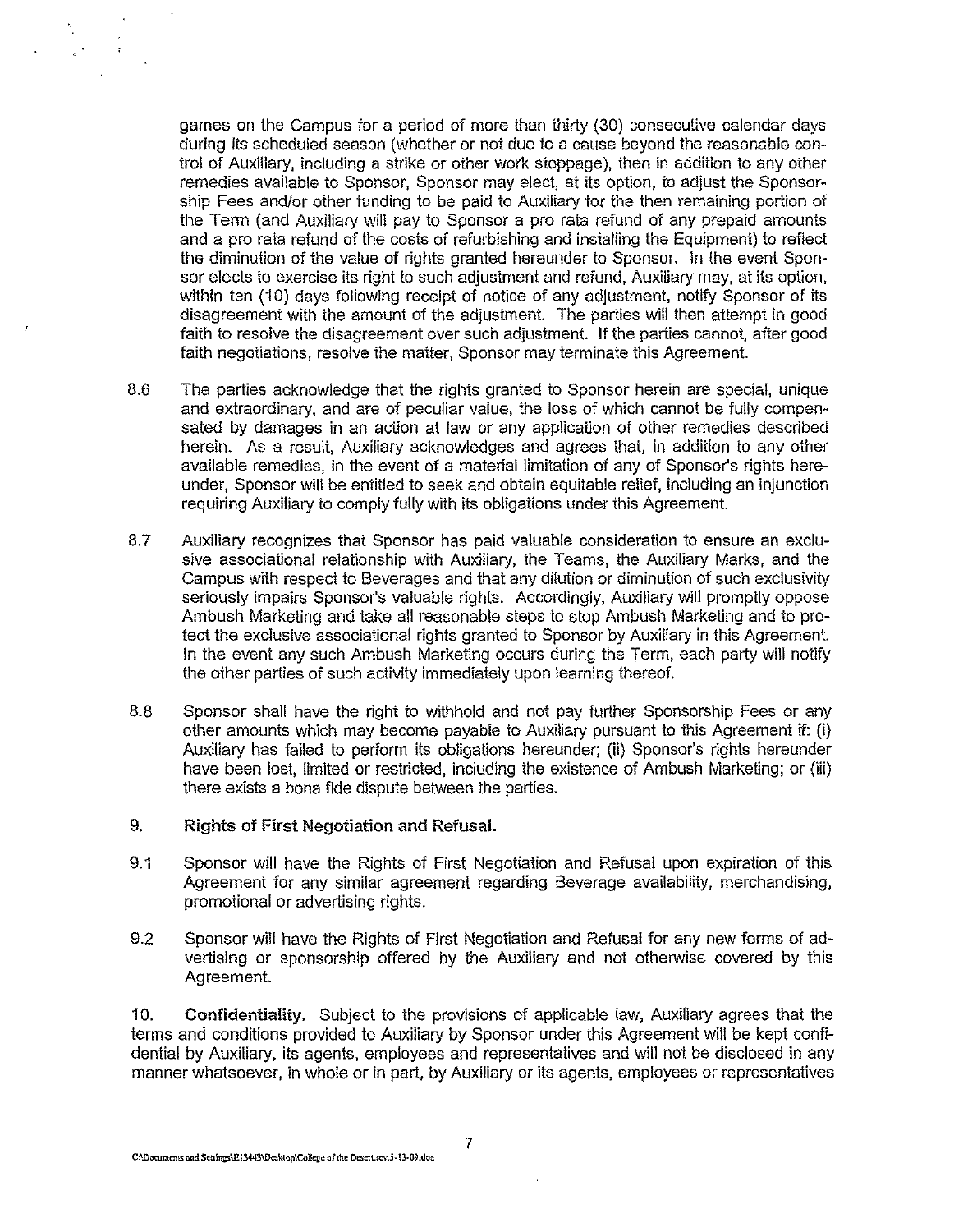#### 12. Construction of this Agreement.

- 12.1 This Agreement and any dispute arising out of or relating to this Agreement will be governed by and construed in accordance with the laws of the State of California without regard to principles of conflicts of law.
- 12.2 The captions used in this Agreement are for convenience only and will not affect in any way the meaning or interpretation of the provisions set forth herein.
- 12.3 This Agreement, including the Exhibits, which are an integral part of this Agreement and are expressly incorporated herein by this reference, and the document(s) referred to herein, shall constitute the final, complete and exclusive written expression of the intentions of the parties hereto with respect to the subject matter hereof and will supersede all previous communications, representations, agreements, promises or statements, either oral or written, by or between any party with respect thereto. This provision will not be read to invalidate or amend any other written agreements between Sponsor andlor any Affiliate of Sponsor and Auxiliary and/or any Affiliate of Auxiliary. This Agreement, and each of its terms and conditions, may be amended, modified, or waived only in writing signed by each of the parties hereto. Any such modifications, waivers, or amendments will not require additional consideraiion to be effective.
- 12.4 Each of the parties hereto agrees that it Will, in its performance of its obligations hereunder, fully comply with all applicable laws, regulations and ordinances of all relevant authorities and shall obtain all licenses, registrations or other approvals required in order to fully perform its obligations hereunder.

#### 13. Miscellaneous.

- 13.1 Indemnification Rights
	- 13.1.1 Auxiliary Indemnification Obligations. Auxiliary agrees to defend, indemnify, and hold Sponsor harmless from and against all claims, suits, liabilities, costs, and expenses, including reasonable attorneys' costs and fees related to: (i) Auxiliary's material breach of this Agreement; (ii) for injury to, including death of, persons (whether they be third persons or employees of any of the parties hereto) or any loss of or damage to property in any manner arising from, the rights conveyed herein; and (iii) all claims, demands or litigation alleging that any of the Auxiliary Marks violates or infringes on trademarks, tradenames, copyrights, or other proprietary rights provided that such tradenames, trademarks, and copyrights have been used in the exact manner provided by Auxiliary, with the understanding that the obligations set forth above shall not apply to any loss or damage to the extent caused by the acts, omissions, or negligence of the party seeking to be indemnified.
	- 13.1.2 Sponsor Indemnification Obligations. Sponsor shall defend, indemnify, and hold Auxiliary harmless from and against all claims, suits, liabilities, costs, and expenses, including reasonable atiorney's costs and fees related to: (i) Sponsor's material breach of this Agreement; and (ii) for injury to, including death of, persons (whether they be third persons or employees of any of the parties hereto) or any loss of or damage to property in any manner arising from the negligence of Sponsor, its employees, and agents in the course of their duties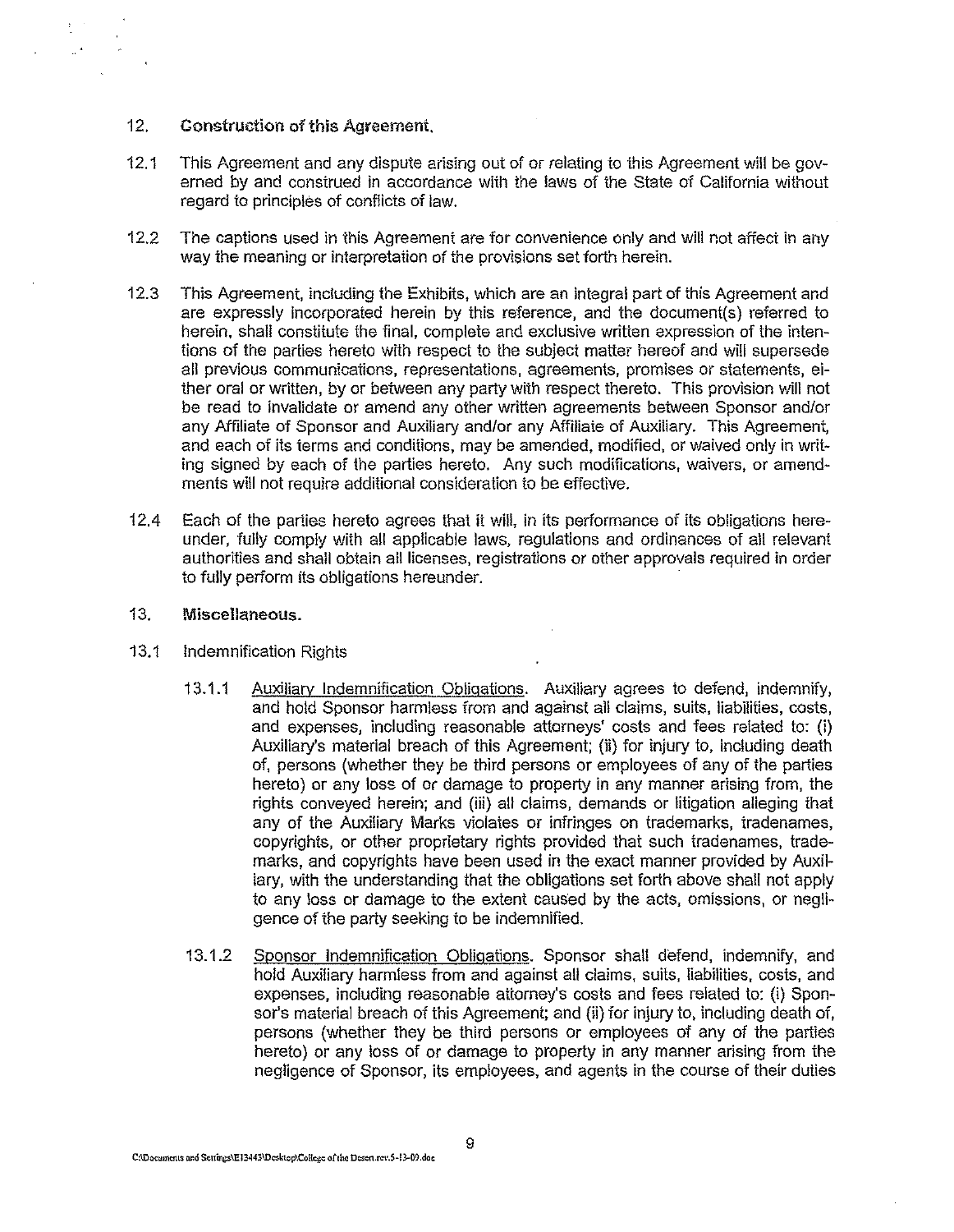Attention: General Counsel Facsimile: 770-989-3619

If to Auxiliary:

College of the Desert 43500 Monterey Avenue Palm Desert, CA 92260 Attention: Vice President, Administrative Services Business Affairs Facsimile: 760-341-8678 **[insert fax number]** 

- 13.4 This Agreement or any part hereof will not be assigned or otherwise transferred by any party without the prior written consent of the other parties; provided, however, that Sponsor or Auxiliary shall have the right to assign or delegate this Agreement to any of its divisions or wholly-owned subsidiaries, or in connection with the sale or merger of a majority of its assets upon providing written notice to the other parties, but such assignment will not operate to relieve Sponsor or Auxiliary, as the case may be, of any of its liability or duties hereunder afier such assignment becomes effective.
- 13.5 The parties are acting herein as independent contractors and independent employers. Nothing herein contained will create or be construed as creating a partnership, joint venture or agency relationship between the parties and no party will have the authority to bind the other in any respect
- 13.6 No party will obtain, by this Agreement, any right, title, or interest in the trademarks of the other parties, nor, except as provided herein, will this Agreement give any party the right to use, refer to, or incorporate in marketing or other materials the name, logos, trademarks or copyrights of the other parties.

IN WITNESS WHEREOF, the undersigned have caused this Agreement to be duly executed.

 $\mathcal{S}$  ponsor By: <u>Cathe | wealther Call</u>

Title: Pricing Execution Manager

Auxiliary

By: / devil Meen

Printed Name: <del>Lawin Deas</del>

Title: Vice President, Business Affairs

Date: 5/18/09

Date: June 1, *2009*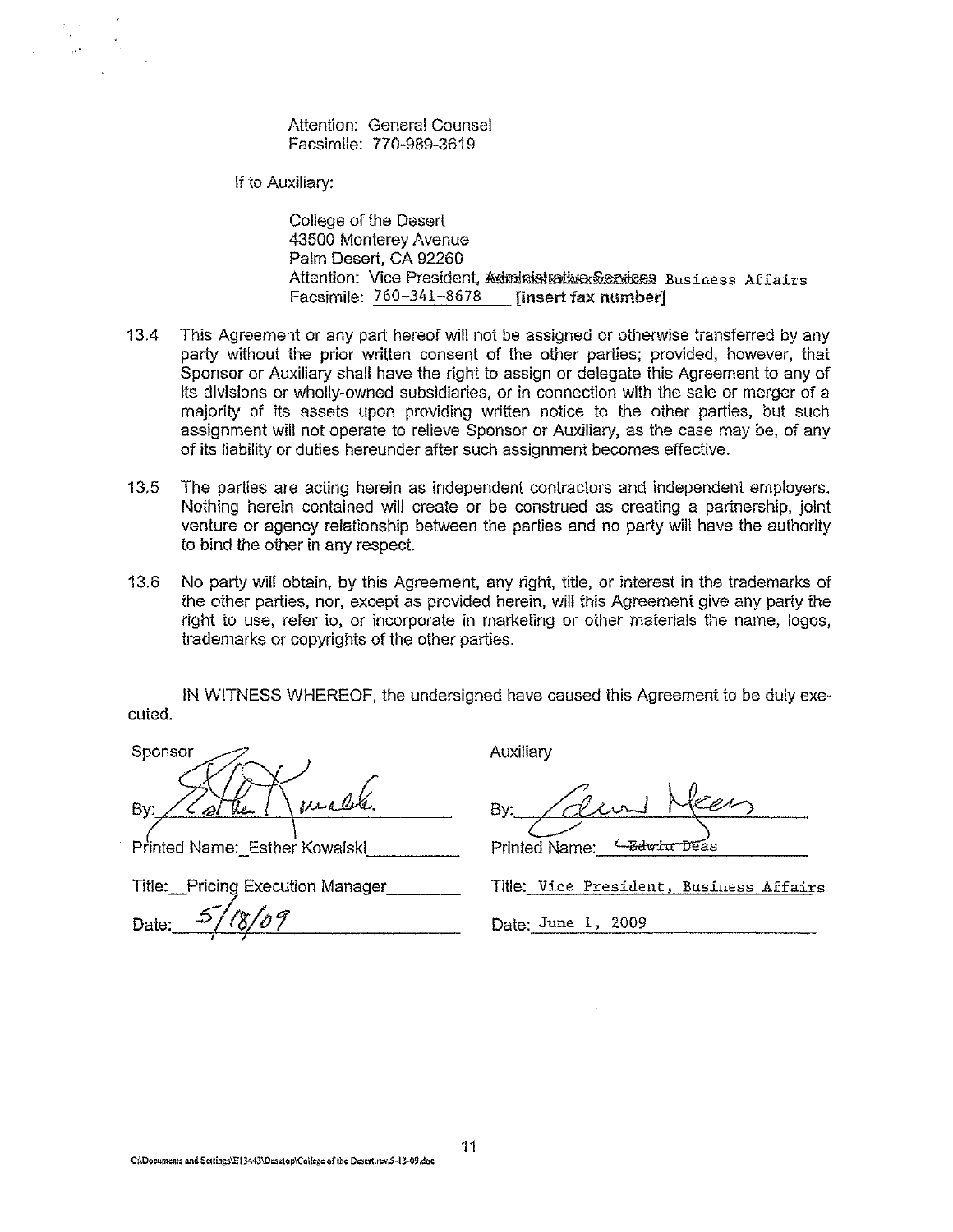"Produots" means Beverage products purchased directly from Sponsor or sold through vending machines owned and siocked exclusively by Sponsor.

"Rights of First Negotiation and Refusal" means that Auxiliary will negotiate exclusively with Sponsor (i) for a period of ninety (90) days before the termination of this Agreement for any similar agreement regarding Beverage availability, merchandising, promotional or advertising rights and/or (ii) for a period of ninety (90) days following the date new forms of signage or advertising become available. After such exclusive negotiation period, Auxiliary will be free to negotiate with any person or entity. If Auxiliary receives a Bona Fide Offer regarding such rights from a third party, then Auxiliary will be obligated to notify Sponsor of such offer and Sponsor will have thirty (30) business days from ihe date of such notice to offer to contract with Auxiliary on terms no less favorable to AUXiliary than those contained in the Bona Fide Offer of a third party. In no event will Auxiliary enter into a contract with a third party upon terms and conditions more favorable to such third party than those previously offered to Sponsor.

"Team" or "Team(s)" means all intercollegiate athletic teams associated with College of the Desert.

"Auxiliary Marks" means the College of the Desert's name, each Team's name, colors and uniforms, and emblems, and all tradenames, trademarks, service marks, designs, logos, mascots, characters, identifications, symbols and other proprietary designs that are in existence on the Effective Date or which will be created during the Term and which are owned, licensed or otherwise controlled by the Auxiliary.

13